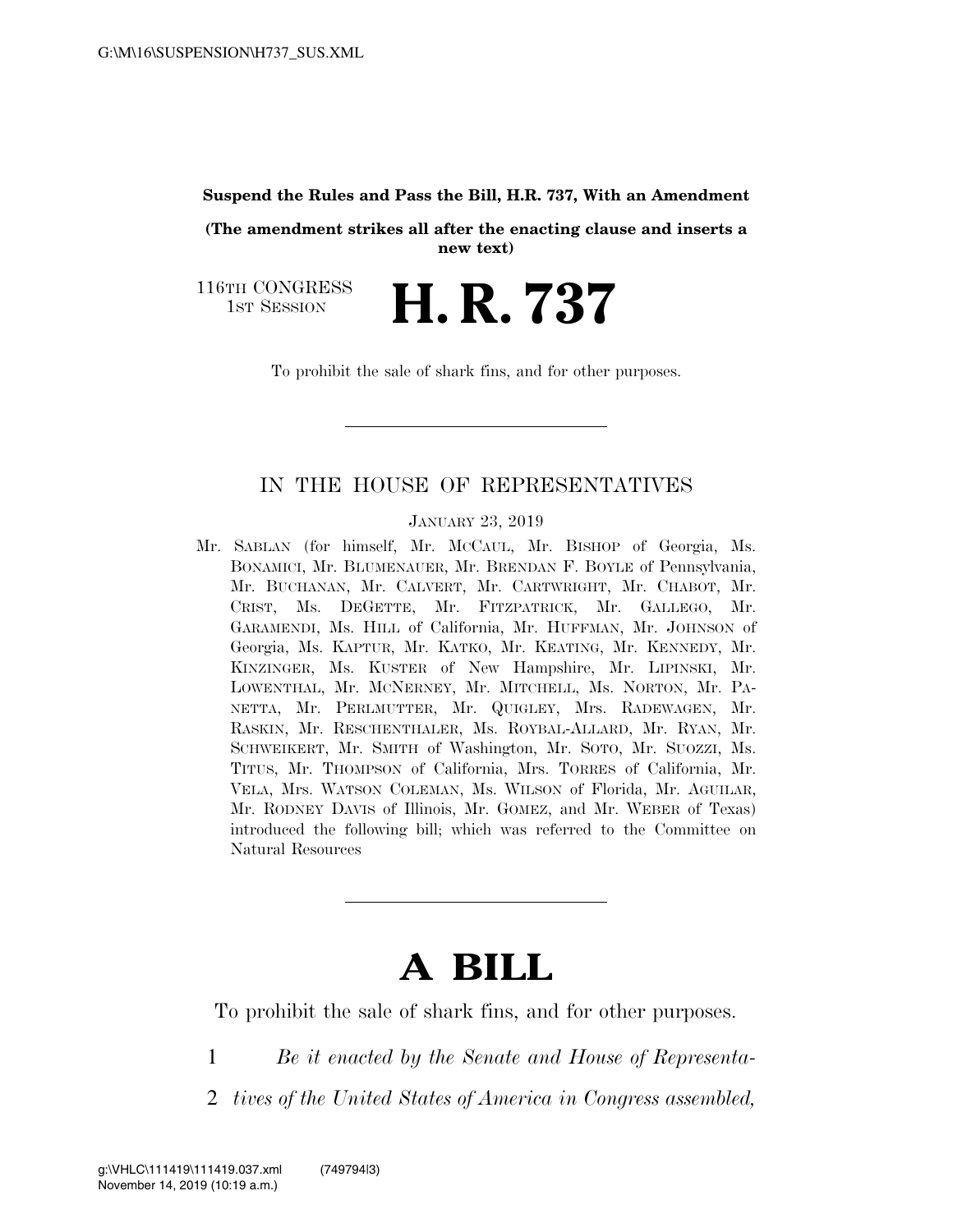$\mathfrak{D}$ 

### **SECTION 1. SHORT TITLE.**

 This Act may be cited as the ''Shark Fin Sales Elimi-nation Act of 2019''.

### **SEC. 2. PROHIBITION ON SALE OF SHARK FINS.**

 (a) PROHIBITION.—Except as provided in sections 3 and 4, no person shall possess, offer for sale, sell, or pur- chase any shark fin or product containing any shark fin. (b) PENALTY.—For purposes of section 308(a) of the Magnuson-Stevens Fishery Conservation and Manage- ment Act (16 U.S.C. 1858(a)), a violation of this section shall be treated as an act prohibited by section 307 of that Act.

## **SEC. 3. EXEMPTION FOR TRADITIONAL FISHERIES, EDU-CATION, AND SCIENCE.**

 Section 2 shall not apply with respect to possession of a shark fin that was taken lawfully under a State, terri- torial, or Federal license or permit to take or land sharks, if the shark fin is separated from the shark in a manner consistent with the license or permit and is—

(1) destroyed or discarded upon separation;

 (2) used for noncommercial subsistence pur-poses in accordance with State or territorial law;

 (3) used solely for display or research purposes by a museum, college, or university, or by any other person under a State or Federal permit to conduct noncommercial scientific research; or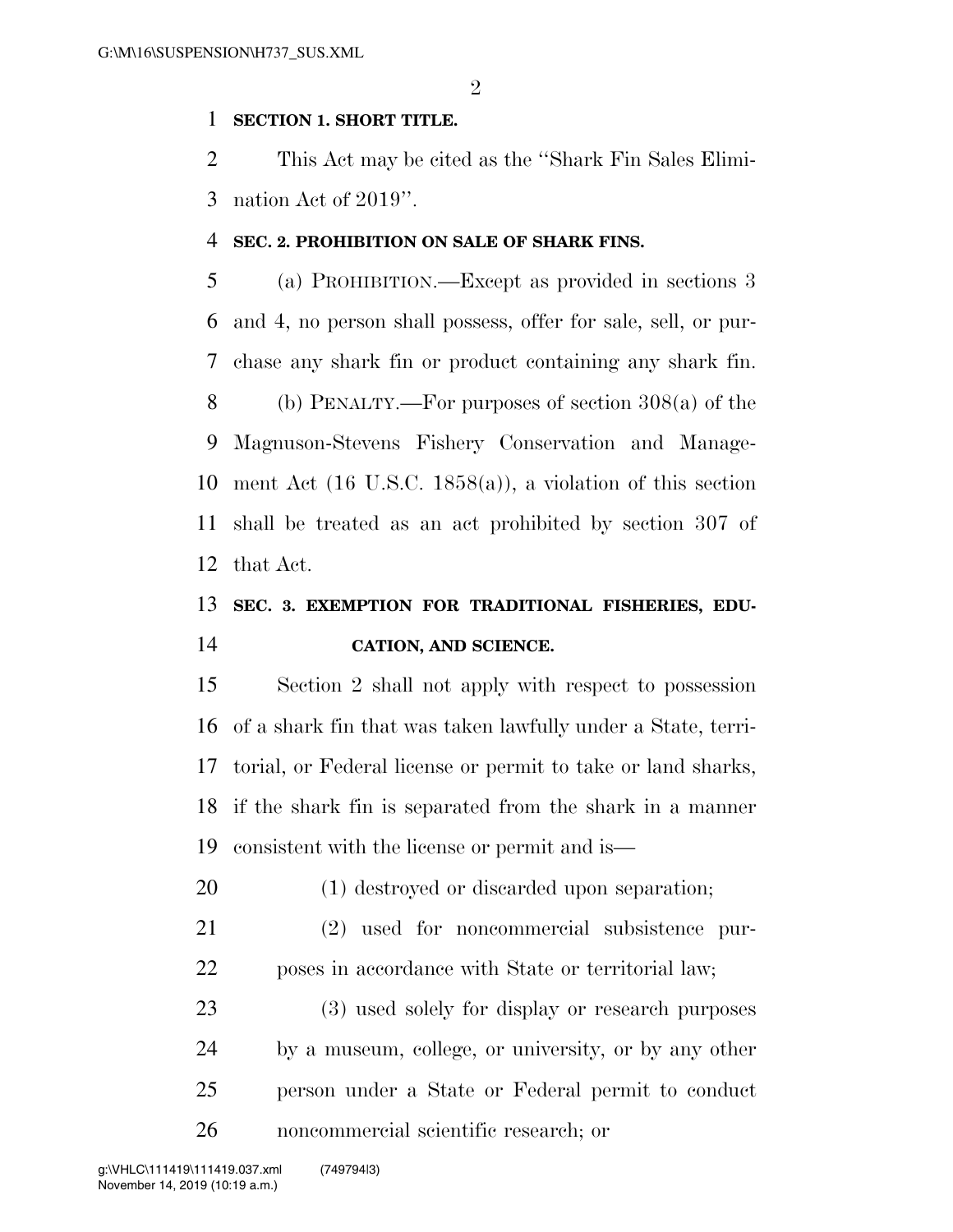(4) retained by the license or permit holder for a noncommercial purpose.

### **SEC. 4. EXEMPTION FOR DOGFISH.**

 (a) IN GENERAL.—It shall not be a violation of sec- tion 2 for any person to possess, offer for sale, sell, or purchase any fresh or frozen raw fin or tail from any stock of the species Mustelus canis (smooth dogfish) or Squalus acanthias (spiny dogfish).

 (b) REPORT.—By not later than January 1, 2027, the Secretary of Commerce should review the exemption in subsection (a) and should prepare and submit to the Congress a report that includes a recommendation on whether the exemption should continue or be terminated. In preparing such report and making such recommenda-tion, the Secretary should analyze factors including—

 (1) the economic viability of dogfish fisheries with and without the continuation of the exemption; (2) the impact to ocean ecosystems of con-tinuing or terminating the exemption;

 (3) the impact on enforcement of the ban con-tained in section 3 caused by the exemption; and

 (4) the impact of the exemption on shark con-servation.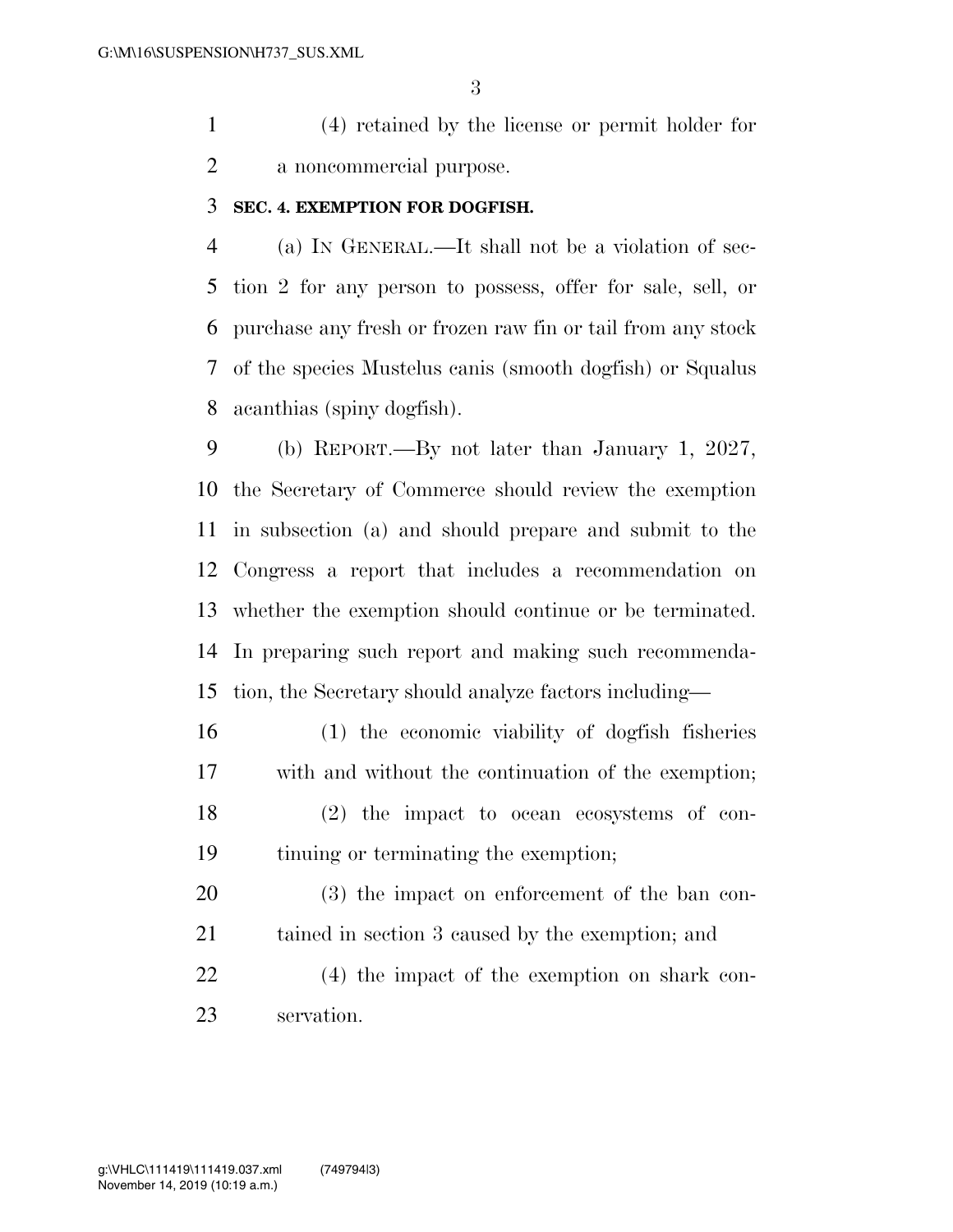**SEC. 5. INCLUSION OF RAYS AND SKATES IN SEAFOOD TRACEABILITY PROGRAM.** 

 Not later than one year after the date of the enact- ment of this Act, the Secretary of Commerce shall revise section 300.324 of title 50, Code of Federal Regulations, to include rays and skates in the species and species groups specified in subsection (a)(2) of such section.

### **SEC. 6. DEFINITIONS.**

In this Act:

 (1) SHARK.—The term ''shark'' means any spe- cies of the orders Pristiophoriformes, Squatini- formes, Squaliformes, Hexanchiformes, Lamni- formes, Carchariniformes, Orectolobiformes, and Heterodontiformes.

 (2) SHARK FIN.—The term ''shark fin'' means the raw, dried, or otherwise processed detached fin, or the raw, dried, or otherwise processed detached tail, of a shark.

### **SEC. 7. STATE AUTHORITY.**

 Nothing in this Act affects any right of a State or territory of the United States to adopt or enforce any reg- ulation or standard that is more stringent than a regula-tion or standard in effect under this Act.

### **SEC. 8. DETERMINATION OF BUDGET EFFECTS.**

 The budgetary effects of this Act, for the purpose of complying with the Statutory Pay-As-You-Go Act of 2010,